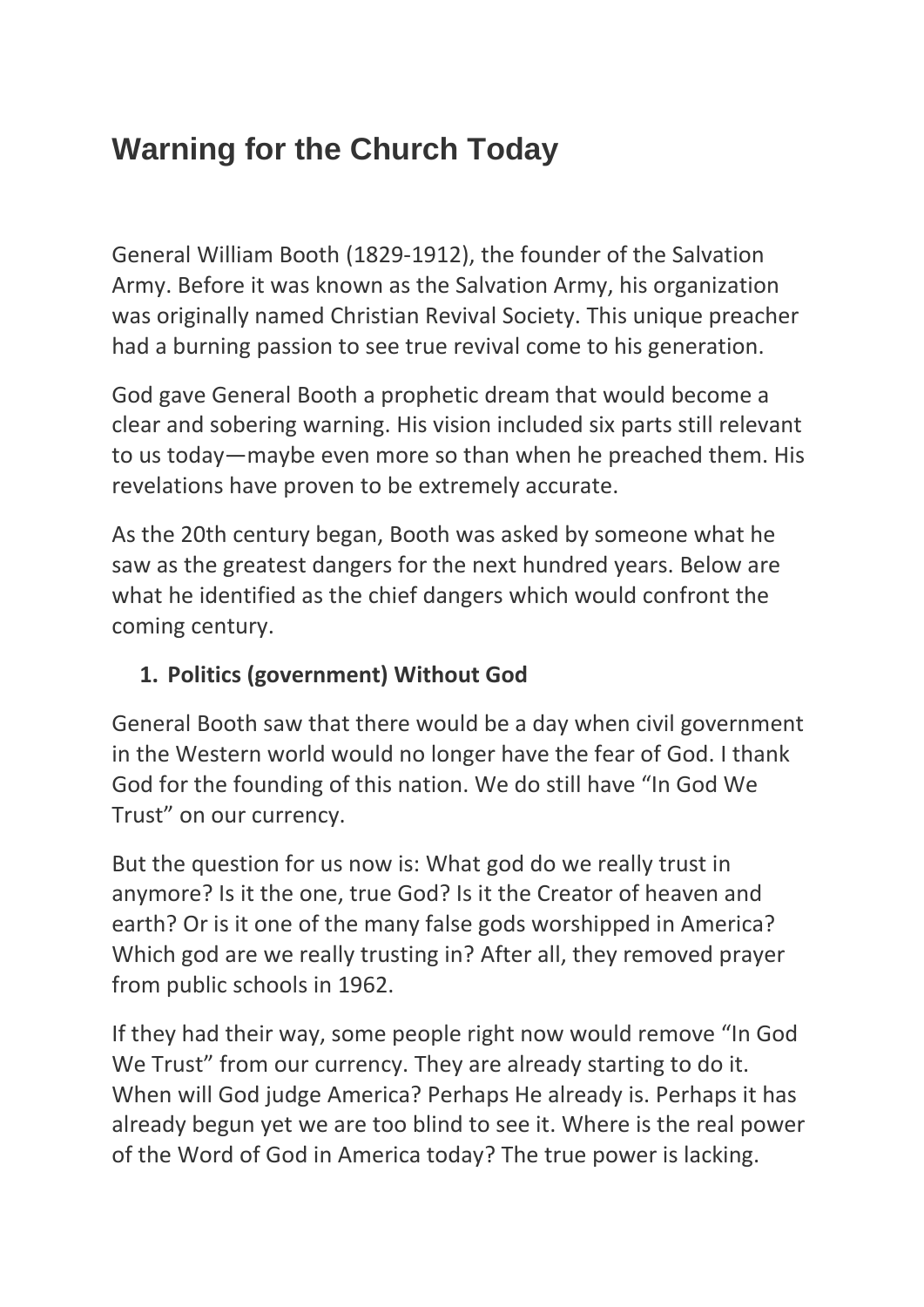## **2. Heaven Without Hell**

I challenge anyone to name a preacher today, at least in the media world, who will still preach a message on hell. It's difficult to come up with one. In fact, we have countless preachers who go out of their way not to even mention hell. Consider these Scriptures and what God says about those who deceive others: "For the wrath of God is revealed from heaven against all ungodliness and unrighteousness of men, who suppress the truth in unrighteousness" (Rom. 1:18).

*"Let no one deceive you with empty words, for because of these things the wrath of God comes upon the sons of disobedience" (Eph. 5:6).*

We desperately need men of the cross and men of the Word who still call themselves "preachers of the gospel" and will be bold enough to say there is still a heaven to gain and a hell to shun.

## **3. Salvation Without Repentance**

If you were to ask Christians today to repent, many would wonder, "Repent? What does that mean?"

Forgiveness from sin without repentance from sin is the popular message of the day. John the Baptist said it this way in Matthew 3:7- 8: "You brood of vipers, who warned you to flee from the wrath to come? Therefore, bear fruit in keeping with repentance" (NASB).

The spirit of John the Baptist and the spirit of Elijah are coming again, which must precede the return of Jesus Christ. The message of these two prophets and the message today will still be to repent and flee the wrath to come. What we hear today from a totally self-absorbed, consumer church is "fix my problems" and "it's not my fault." We want forgiveness, but we don't want to repent.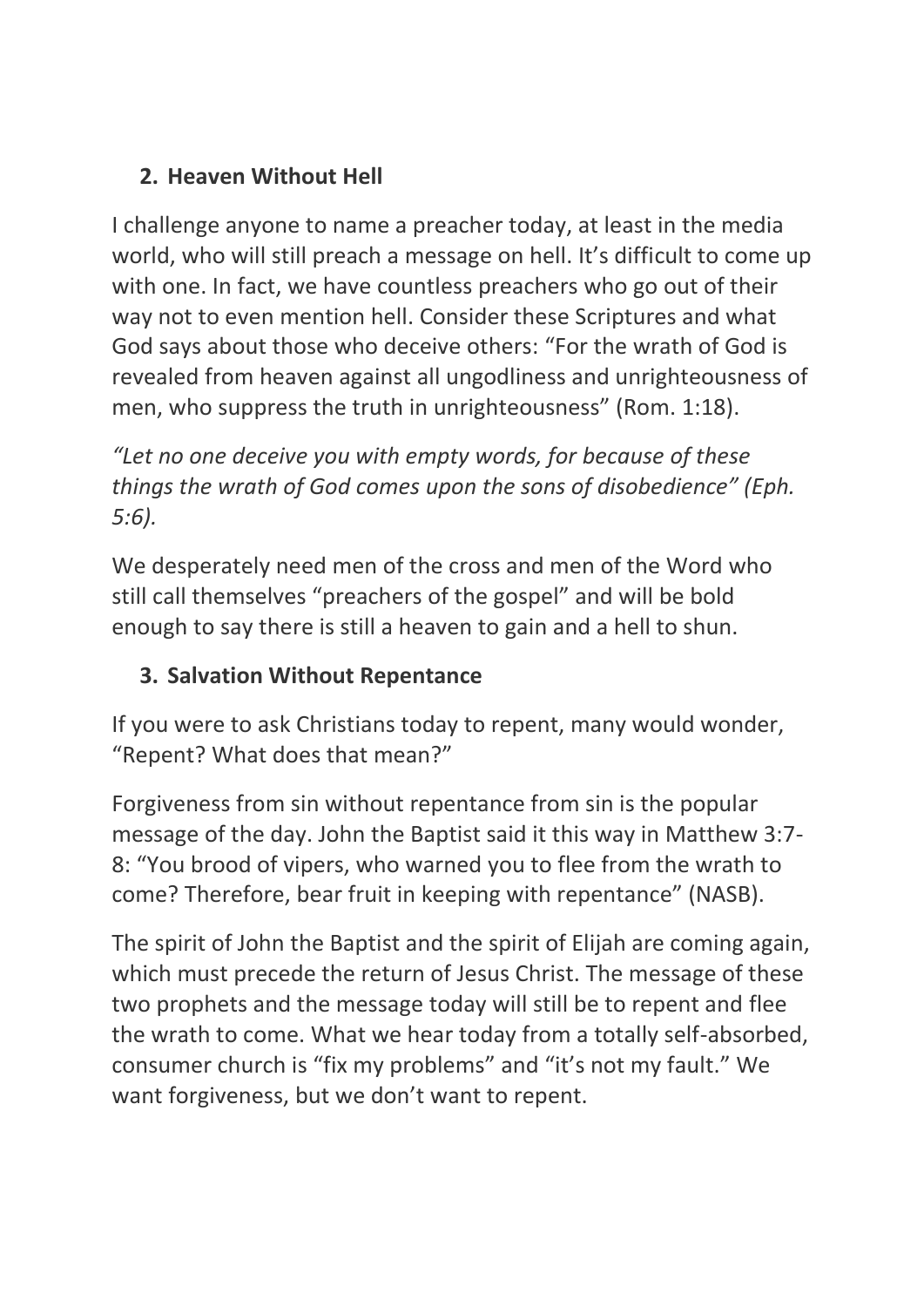### **4. Salvation Without Regeneration**

General Booth predicted that we would see increasing numbers of people claiming to have salvation yet not having truly become new creatures in Christ.

The preaching of "You must be born again" must be discovered in our gospel message. Clarity on these points is even more crucial today because we live in an hour when a counterfeit "New Age gospel" is preached on every corner. We're told we can be "saved" without getting bogged down in boring, old-fashioned, stuffy doctrine. And the idea of being "saved" without going overboard with a lot of Bible language, doctrine and ultimately truth tickles the ears of many.

Most preachers today couldn't even biblically define regeneration, much less actually preach it boldly in their pulpits on Sunday mornings! In my very own city, one of the largest churches here decided not long ago that they shouldn't even "bother" wasting their precious service time (which is only 59 minutes long—with a guarantee) to partake of Holy Communion anymore. The church has stopped receiving communion entirely in Sunday services in this large church.

We have salvation without real regeneration.

## **5. Religion Without the Holy Spirit**

Few have understood as well as General Booth that religious conformity is quite different from genuine conversion brought by the Holy Spirit.

Second Timothy 3:5 says that in the last days we will face an epidemic of those, "Having a form of godliness but denying its power."

Jude sounded a similar warning: In the last days, there will be an increase of those who are "devoid of the spirit" (Jude 18-19, NASB).